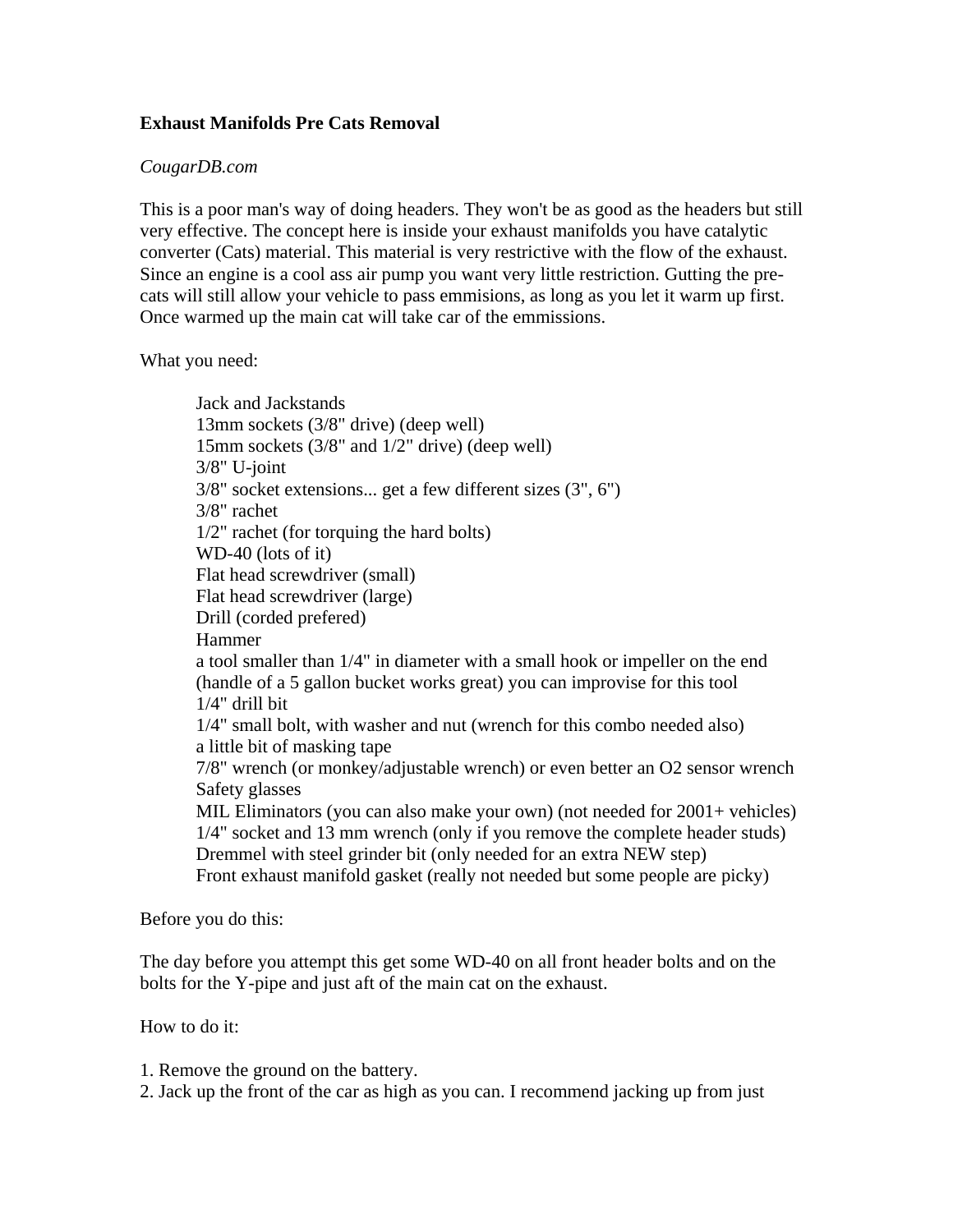behind the front wheels because you can get the car as high as possible this way.

3. Remove the O2 sensor on the Y-pipe by disconnect the electrical bracket (use flat head if you have to). You can remove the O2 sensor by using the 7/8" wrench. Put the O2 sensor aside. Do not bang the sensor, it is very sensitive. Put it in a safe place, and don't get them mixed up. (This step does not apply to 2001+ vehicles)

4. Remove the Y-pipe and Cat as one big unit. You'll need to remove 7 15mm nuts. Once all removed, using the small screwdrive get the Y-pipe off the muffler hanger and put aside. You may need to use the WD-40 and the 1/2" drive to get the bolts off.

5. Remove the O2 sensors (2 of them) on the front exhaust manifold. 2001+ vehicles only have one O2 sensor. Use the 7/8" wrench to do this, and the small screwdriver for the electrical brackets. Again put these aside in a safe place and do not mix them up.

6. Remove the front exhaust manifold by using the 13mm socket, in combination with the U-joints, and extensions. You can reach every bolt from underneath. To get to the top bolts, it's much easier to have someone else hold the socket down on the bolt while you remove them.

7. If you remove the entire stud with the nut don't worry, i'll explain how to fix this. 8. Once you have the front manifold out look at it. The bottom bend is where you are going to drill a hole. Essentially the pre-cats are inside that engulfed section of the manifold. So drill the hole so you can stick an implement of destruction in there and destroy the pre-cats.

9. If you are using a 5 gallon bucket handle for your tool, then do this, take it off the bucket, and cut the handle so that you'll have a 70/30 cut. Take the plastic handle and toss it. Straighten out the handle as much as you can, but do not make the funky little hook at the end straight.

10. Drink a beer

11. Stick the handle (or implement of destruction) in the drill, push it through the hole in the manifold and start drilling. This is the fun part. It takes a little bit of time and at first all you get is a bunch of powder. After doing this for a while some bigger chunks will come out, as well as some steel wool and some white cottony stuff. It all needs to come out and be clean. Using a flashlight to look inside as you do this will help. After a while put the manifold on the ground (cement prefered) and bang it with a hammer along the seams. Don't bang to hard, just enough to shake things inside loose. You may also use other tools to assists.

12. Using the large flathead screwdriver, and with your safety glasses on (very important) get under the car and start smashing the pre-cat material in the rear manifold. Be careful, there is an o2 sensor just above the pre-cats and you do not want to bang it. Clean the manifold out as much as you can.

13. Using the dremmel and steel grinding wheel, you'll notice a lip on the holes openings on the front manifold. Just grind this lip down so it's a smooth opening. This is a New step and not needed but will help that much more with performance and yields.

14. Using a small piece of masking tape, tape the nut for the 1/4" bolt in the wrench, stick the wrench in the manifold and place the nut just over your 1/4" hole you drilled earlier. Now pass the bolt through and tigten it. If you don't use much tape the wrench will come off easily with the tape.

15. Drink a beer

16. If you removed the entire header studs, the do this. Put a 13mm wrench on the nut,